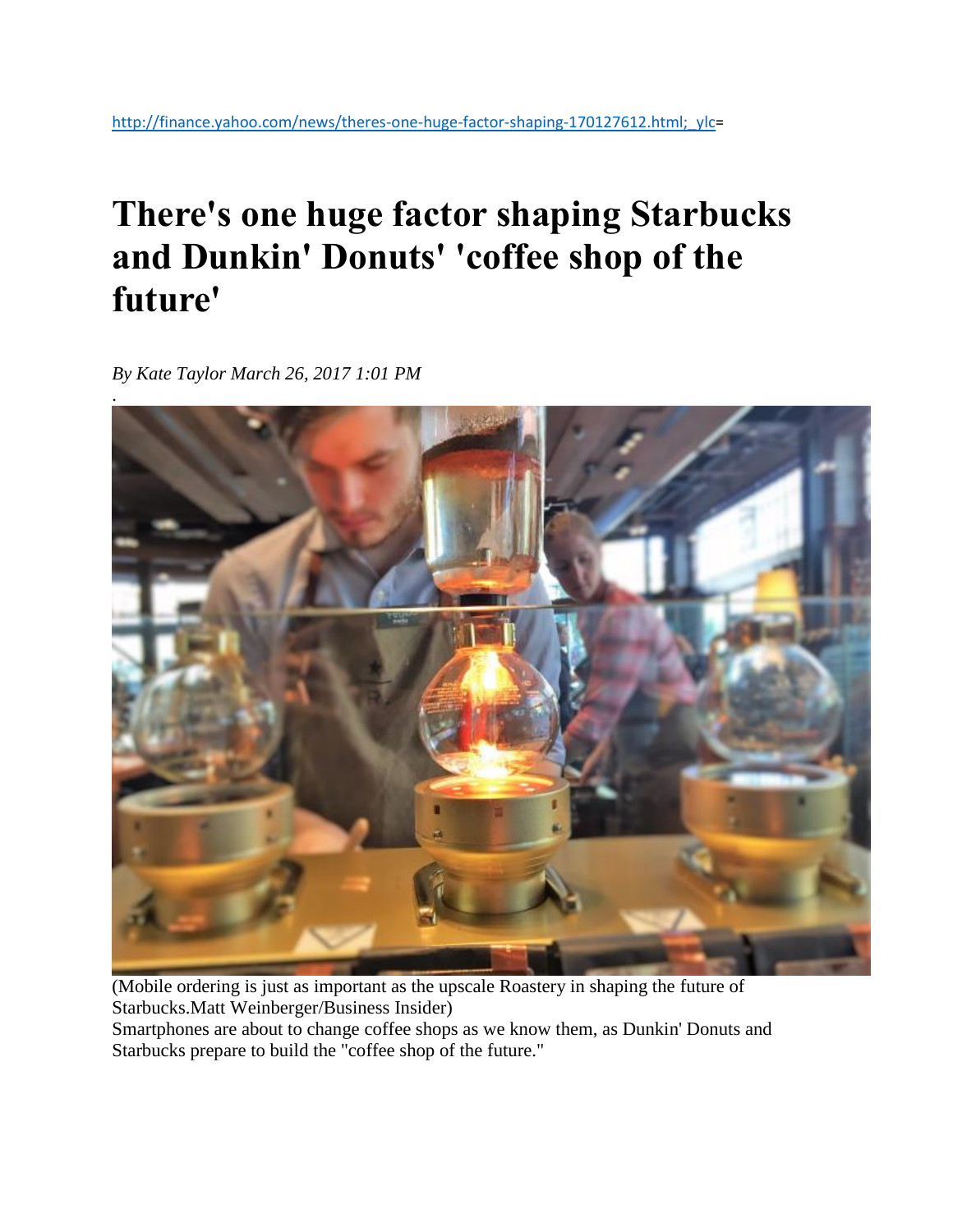"As we think about what that coffee shop of the future look like… the whole store will be much more focused on mobile ordering," Scott Hudler, Dunkin' Donut's chief digital officer, said at a media day on Tuesday.

While Hudler said Dunkin' Donuts doesn't have any design tweaks to announce yet, both Dunkin' and Starbucks are realizing that the rise of mobile orders means that the coffee shops need to make some changes... and fast.

Currently, a little over 1% of Dunkin' Donut's orders are made via mobile devices.

At Starbucks, that figure has reached more than 8% — something that has [created some](http://www.businessinsider.com/starbucks-mobile-payment-review-2017-3)  [problems for the chain.](http://www.businessinsider.com/starbucks-mobile-payment-review-2017-3)

View gallery



(Starbucks has added shelves at some locations to make the mobile ordering hand-off more convenient.Kate Taylor)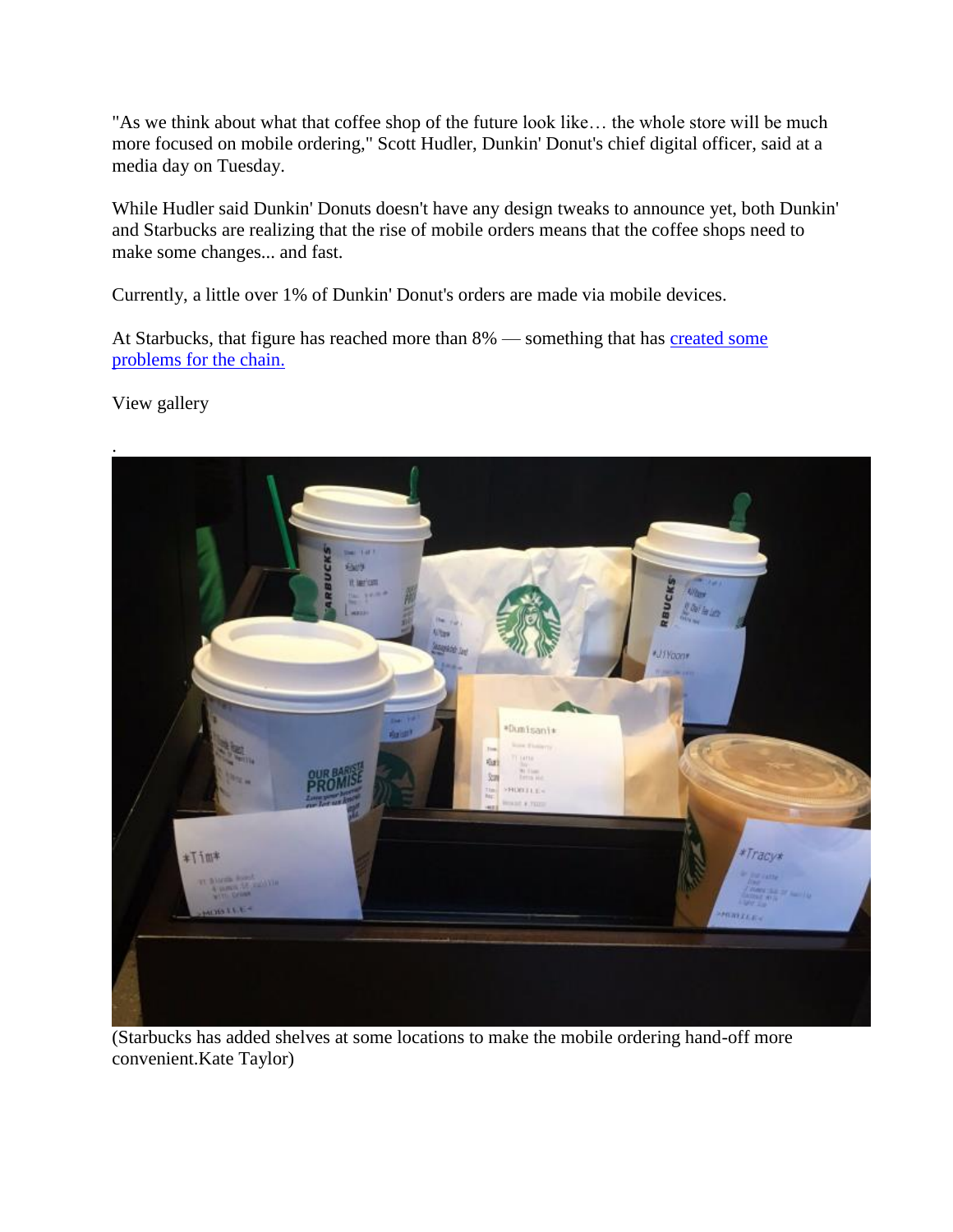In January, Starbucks reported that transactions, an important measure of customer traffic, dropped 2% in the most recent quarter, in part because of [problems caused by mobile ordering.](http://www.businessinsider.com/starbucks-mobile-ordering-problems-2017-1) On Wednesday, at the company's shareholders meeting, executives said Starbucks has rolled out fixes, including adding more employees at peak hours and tweaking the beverage hand-off process, to fix bottlenecking issues.

"Now, the early feedback from store managers and customers has been very positive," said Kevin Johnson, Starbucks' president and COO. "But keep in mind, these are just the first steps of a number of things we are doing to improve capacity and throughput in our store."

Some of these bigger picture changes may include reconfiguring some locations to make room for two separate lines: one for in-store orders and one for mobile orders.

In essence, both Dunkin' and Starbucks are realizing that store designs will need to fundamentally change at some point in the near future to put mobile front and center, at least in some locations.

View gallery